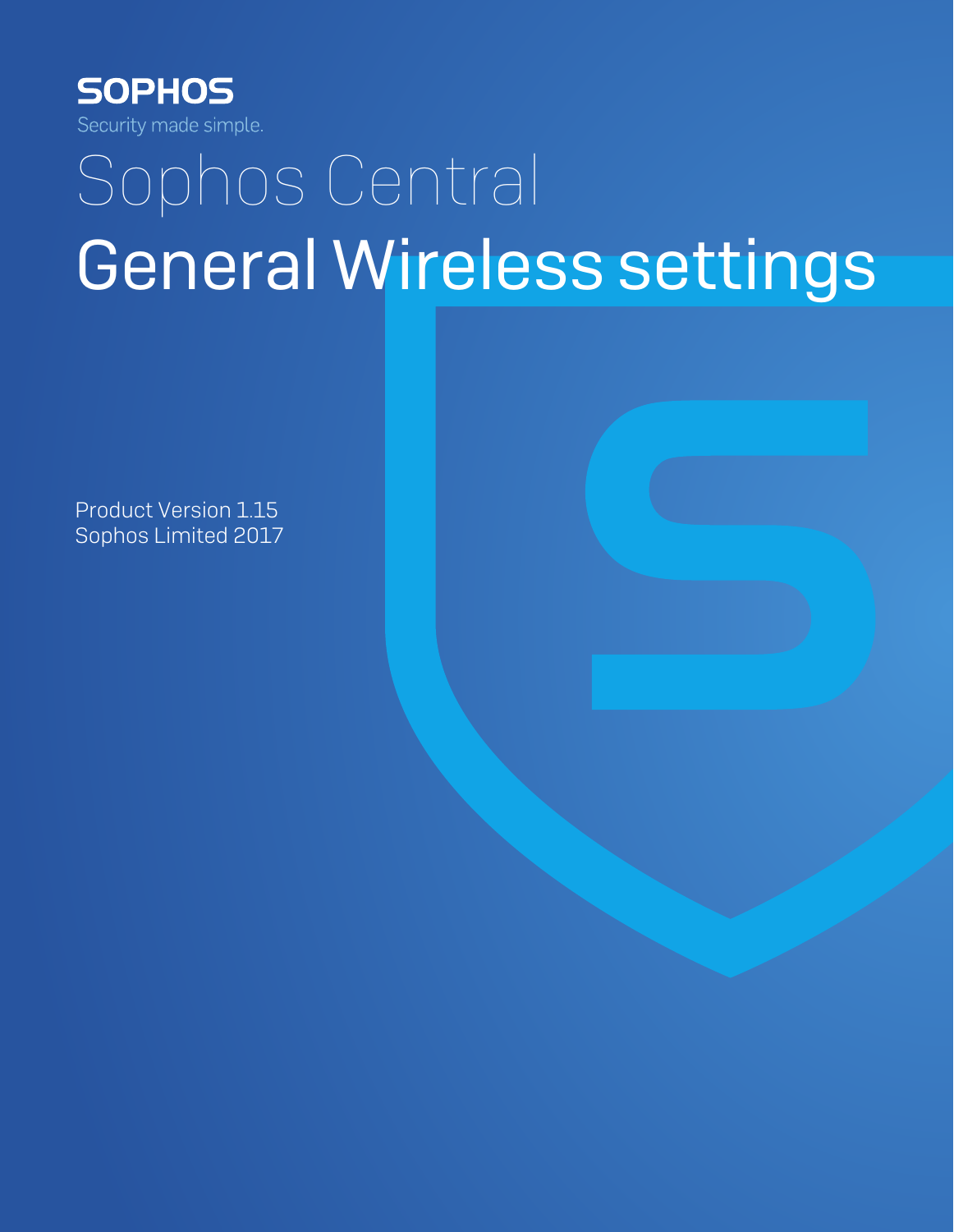## Contents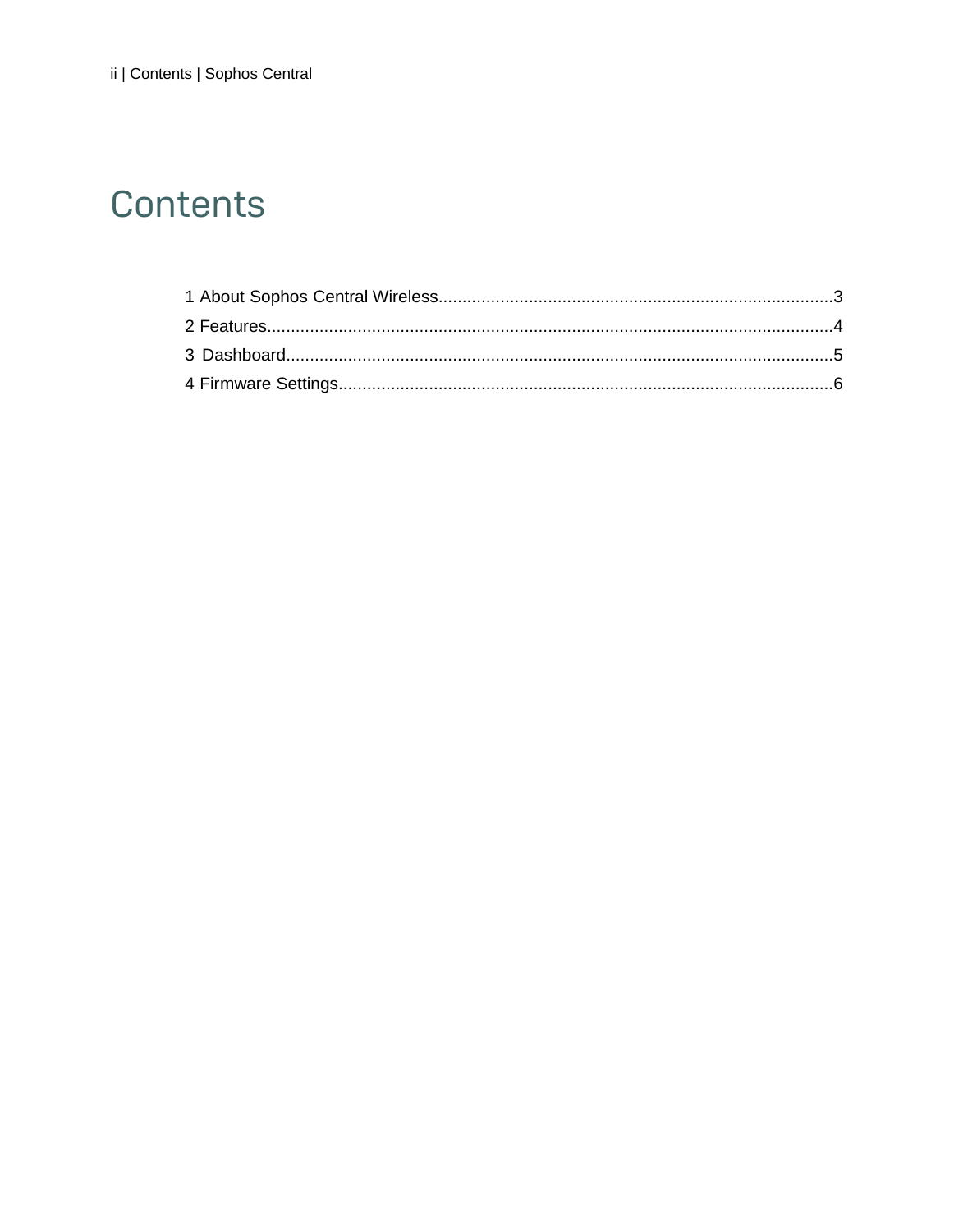### <span id="page-2-0"></span>1 About Sophos Central Wireless

To be able to manage your Sophos access points via Sophos Central, you need to have a Sophos Central account with a Wireless license. If you already have a Sophos Central Admin Account, you can start a Wireless trial directly from your Sophos Central Admin account. After that you can decide if you want to purchase a license.

#### Network requirements

To use any access point with Sophos Wireless, the access point must be able to communicate with Sophos Central. Therefore, the following requirements must be met:

- DHCP and DNS server are configured to provide an IP address to the access point and answer its DNS requests (IPv4 only).
- Access point can reach Sophos Central without requiring any VLAN to be configured on the AP for this connection.
- Communication on ports 443, 123, and 80 to any Internet server is possible.
- No HTTPS proxy on the communication path.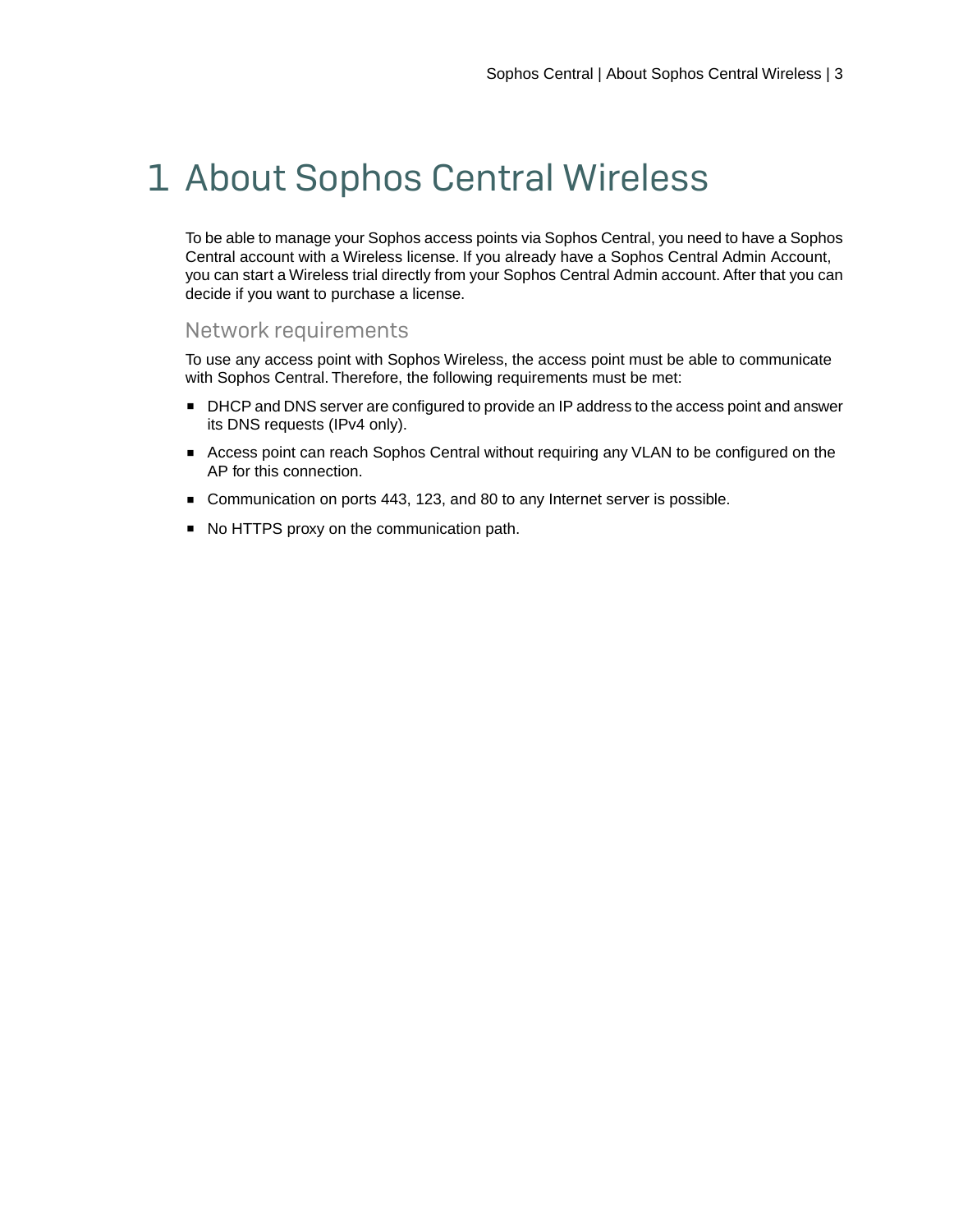# <span id="page-3-0"></span>2 Features

Sophos Central Wireless provides strong features to manage and protect Sophos access points. This guide provides information about the general Wireless settings you can make.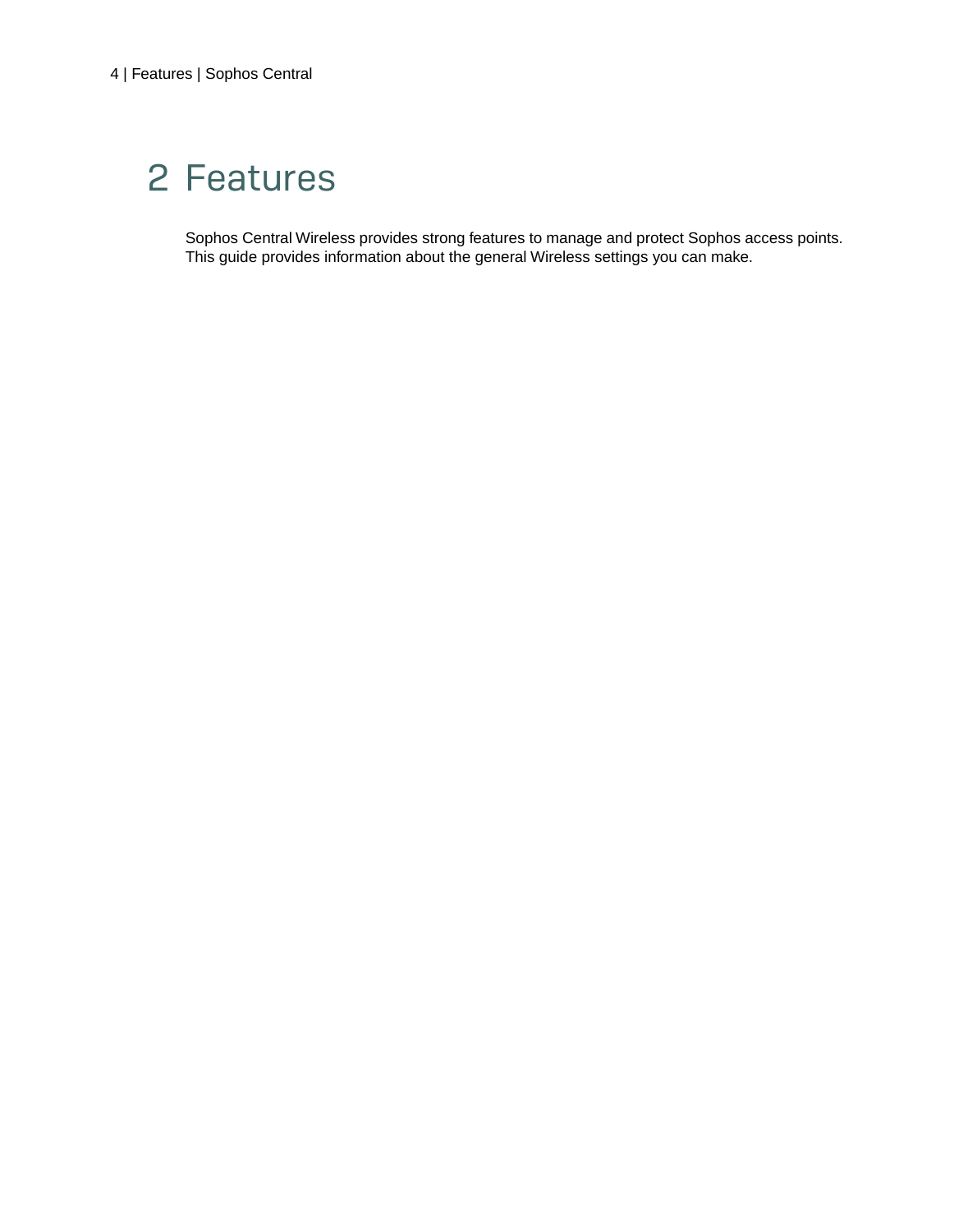### <span id="page-4-0"></span>3 Dashboard

The dashboard itself provides an overview of important information.

| Wireless - Dashboard<br>Overview / Windows Deshboard |                                                                                  |                                                                                                                                    | Help v<br>Administrator =<br>- Super Admin       |
|------------------------------------------------------|----------------------------------------------------------------------------------|------------------------------------------------------------------------------------------------------------------------------------|--------------------------------------------------|
| <b>Access Points</b>                                 | <b>Details</b>                                                                   | Alerts   All (2)   Warnings (1)   Info (1)                                                                                         | Details                                          |
|                                                      | <b>O</b> Good<br><b>O</b> Crisical<br><b>Olasses</b><br>@ Offine<br>Unconfigured | All Access Points (0) have been successfully updated to<br>firmware version "1.9.0-3". Firmware details are available here.        | ۰<br>219 days<br>ago                             |
| $\mathbf{1}$                                         |                                                                                  | Access Point "APSS-A4002DDEF741493" is not broadcasting<br>any network                                                             | メデ<br>21 days ago                                |
| <b>Clients</b>                                       | Details<br>24h 7d                                                                | Usage Insight                                                                                                                      | 7d<br>Details                                    |
| 2<br>Ù                                               | Max Connected Client @ Clients with poor si                                      | <b>OARTHHITE</b><br><b>O</b> Information Technolo<br>Content Delivery<br>1 Bytes<br>0.5 Bytes<br>O Bytes<br>-0.5 Bytes<br>-1 Bytes | @Online Shopping @External Traffic @Partal Sites |

Click on items in the legend to show/hide data that is relevant to you. When the circle of an item is filled, the corresponding information is displayed.